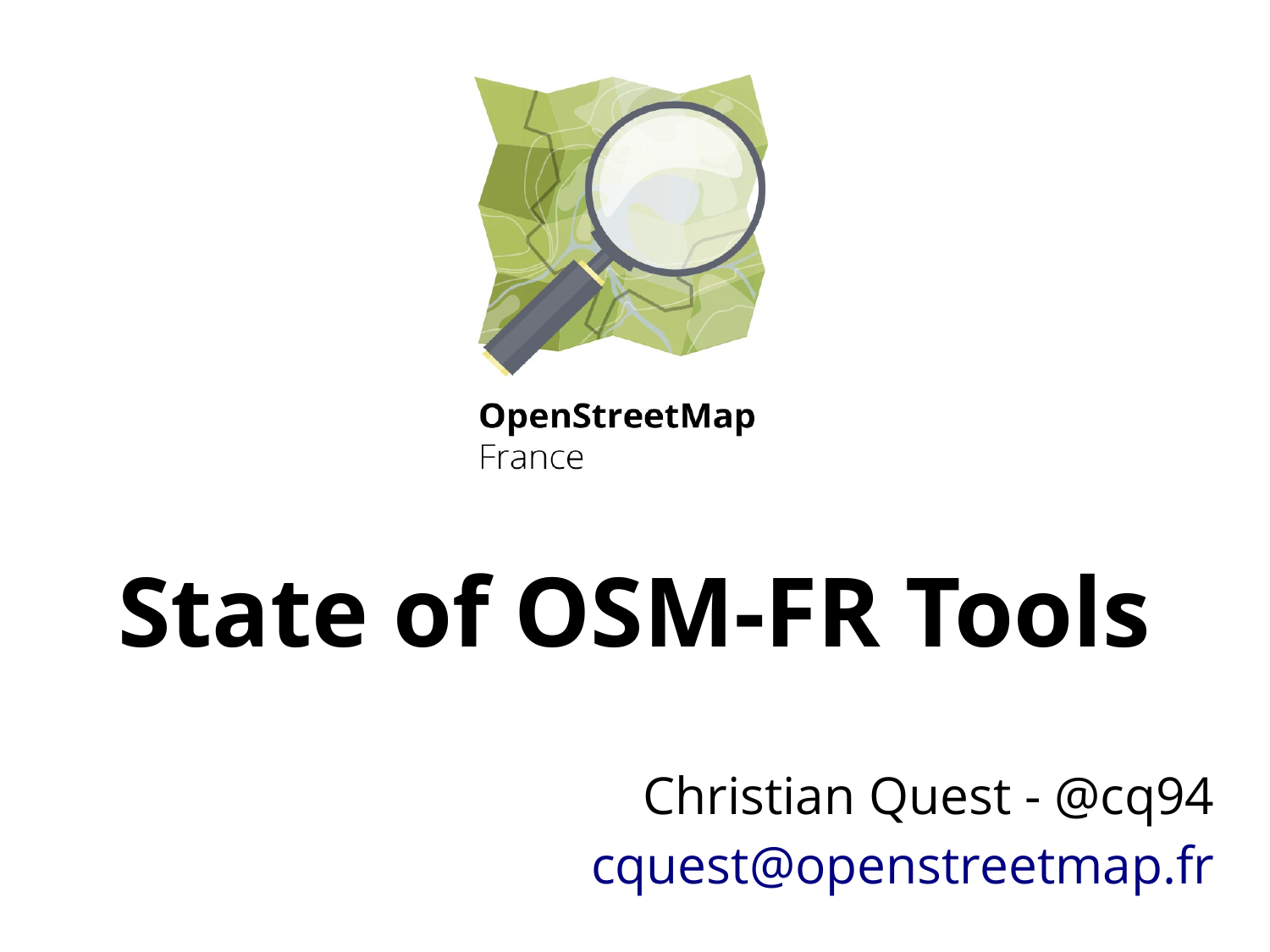#### **Tool families**



- Contributors oriented tools
- Data/Map users oriented tools
- Communication tools

#### **bold underline URL** are covering more than France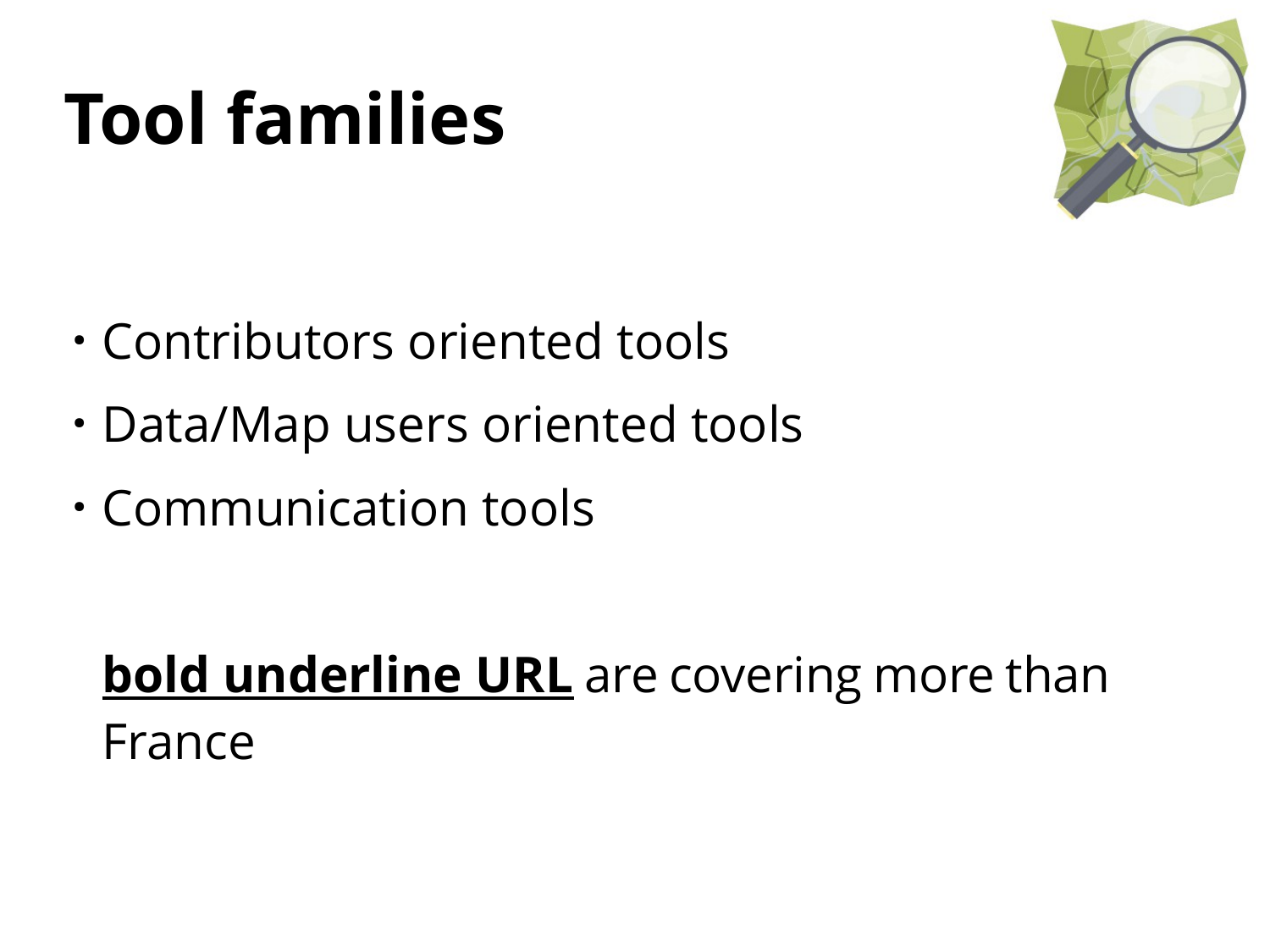### **Contributors tools**



- Quality assurance renderings
	- **layers.openstreetmap.fr**
		- $\rightarrow$  admin. (and other) boundaries
	- Specialized renderings
		- Low resolution French road network (from IGN)
		- Low resolution Hydrography network
	- « QA » and « BANO » renderings

 $\rightarrow$  matching OSM data with other datasets to show missing data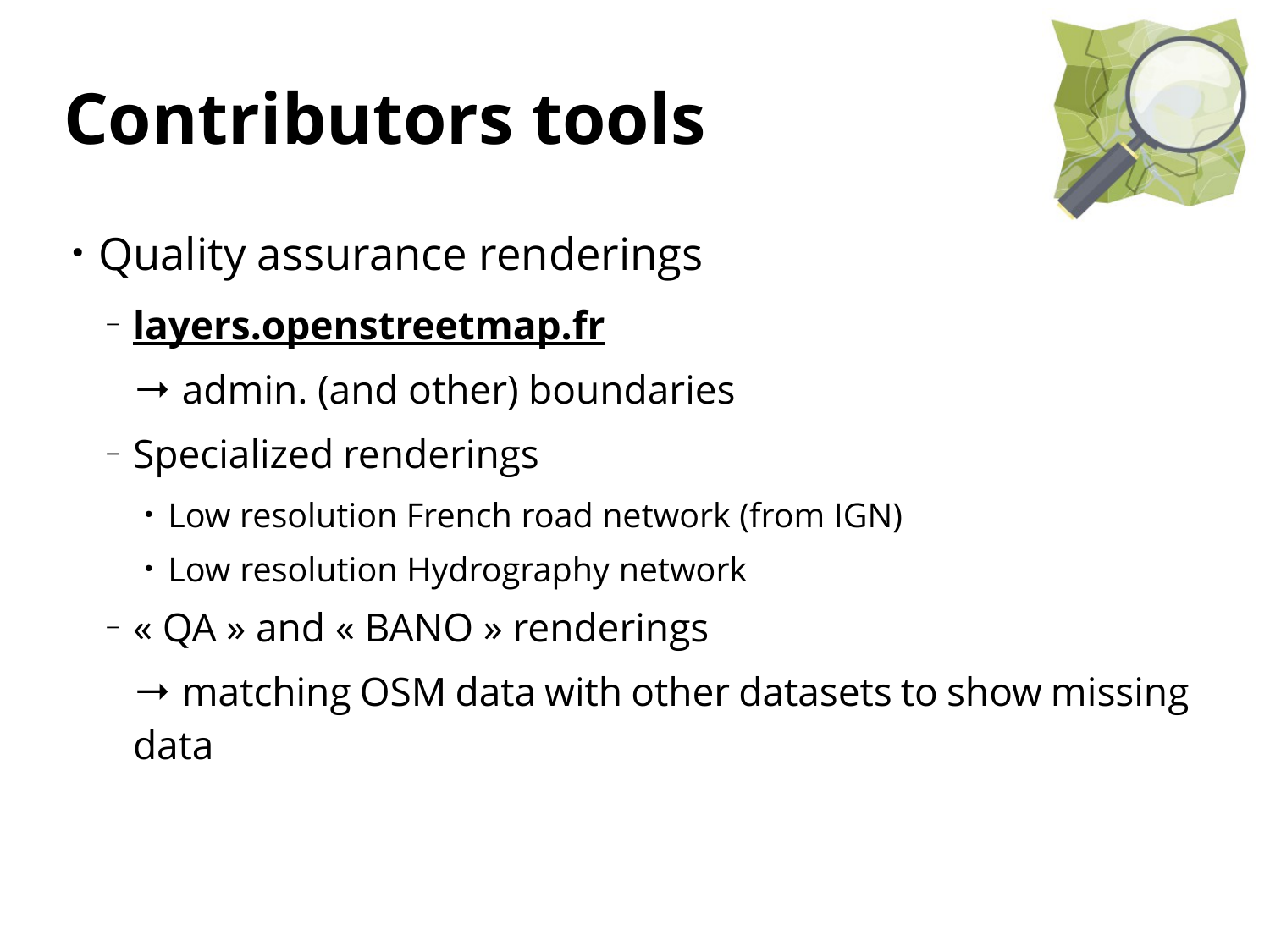#### **Contributors tools**



# DEMO!

[http://layers.openstreetmap.fr](http://layers.openstreetmap.fr/) [http://tile.openstreetmap.fr](http://tile.openstreetmap.fr/)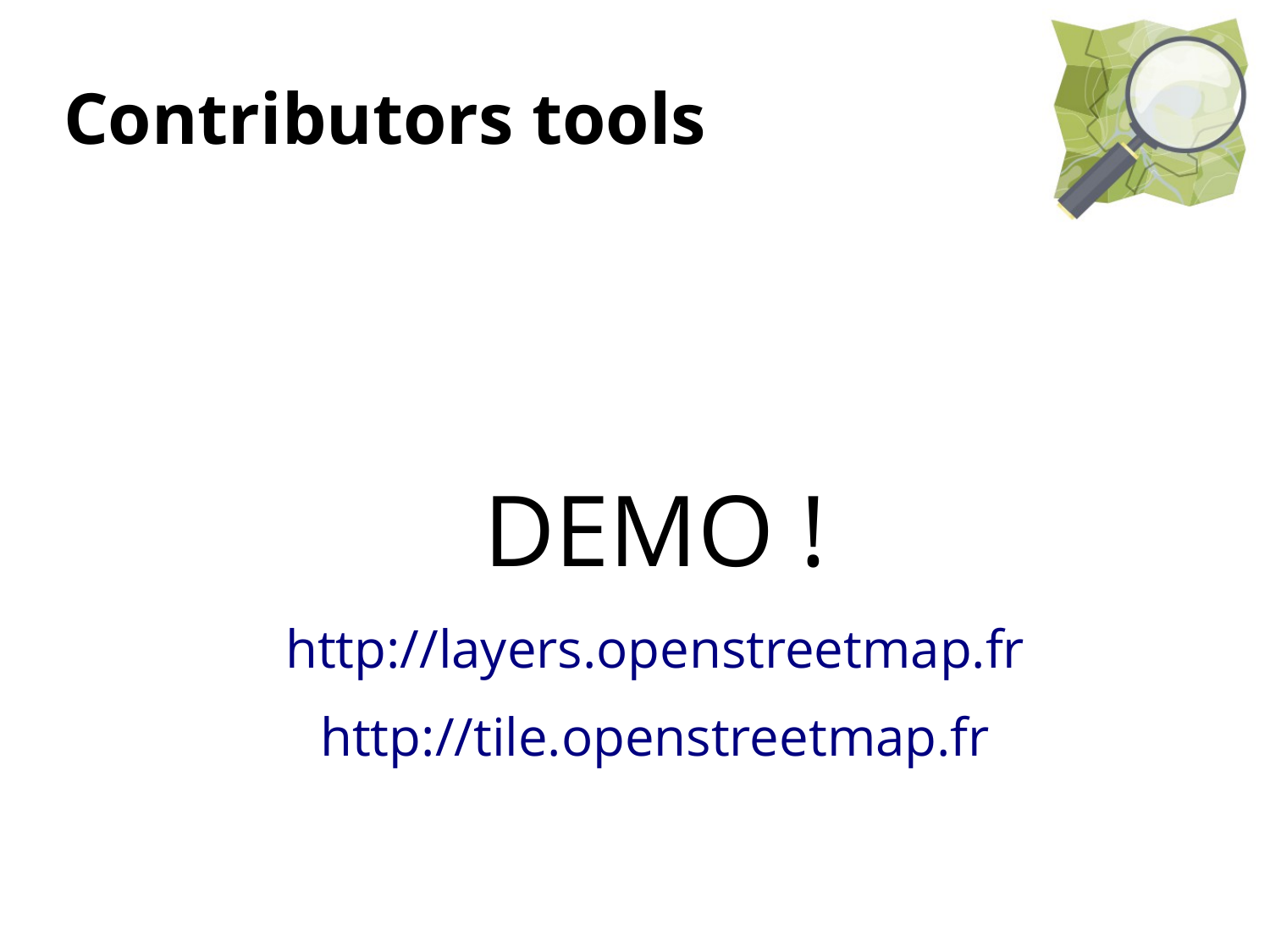#### **More QA tools**



- **o s m o s e .o p e n s t re e tm**→**a**n**p**e**.f**x**r**t ta lk
- an aly zer.openstreet mare lation check
- $\bullet$ tag in fo.openstreetm ap.fr  $\rightarrow$  tag in foor
- $\cdot$  suivi.openstreetmap.fr  $\rightarrow$  checks mun boundaries + rivers relations / linkage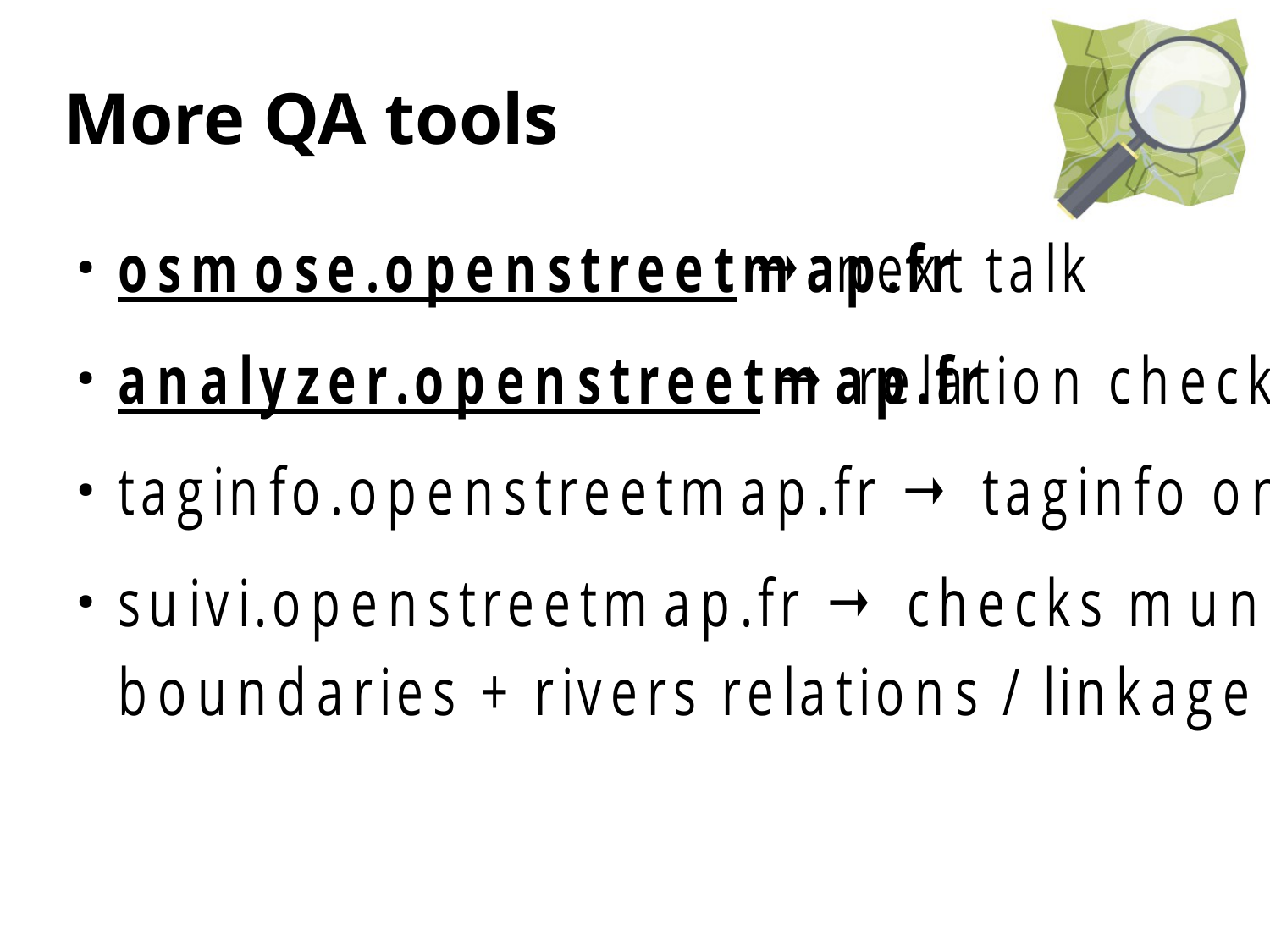#### **Data access tools**



- **api.openstreetmap.fr** → overpass API + standard API compatibility layer (works as read cache and write proxy)
- $\cdot$  oapi-fr.openstreetmap.fr  $\rightarrow$  same but limited to FR data only
- **download.openstreetmap.fr** → extracts (Europe, Africa,  $etc$ ) + minute diff on extracts
- $\cdot$  export.openstreetmap.fr  $\rightarrow$  FR admin. boundaries shapefile exports (level 4, 6, 8) + rivers
- $\cdot$  garmin.openstreetmap.fr  $\rightarrow$  garmin formatted maps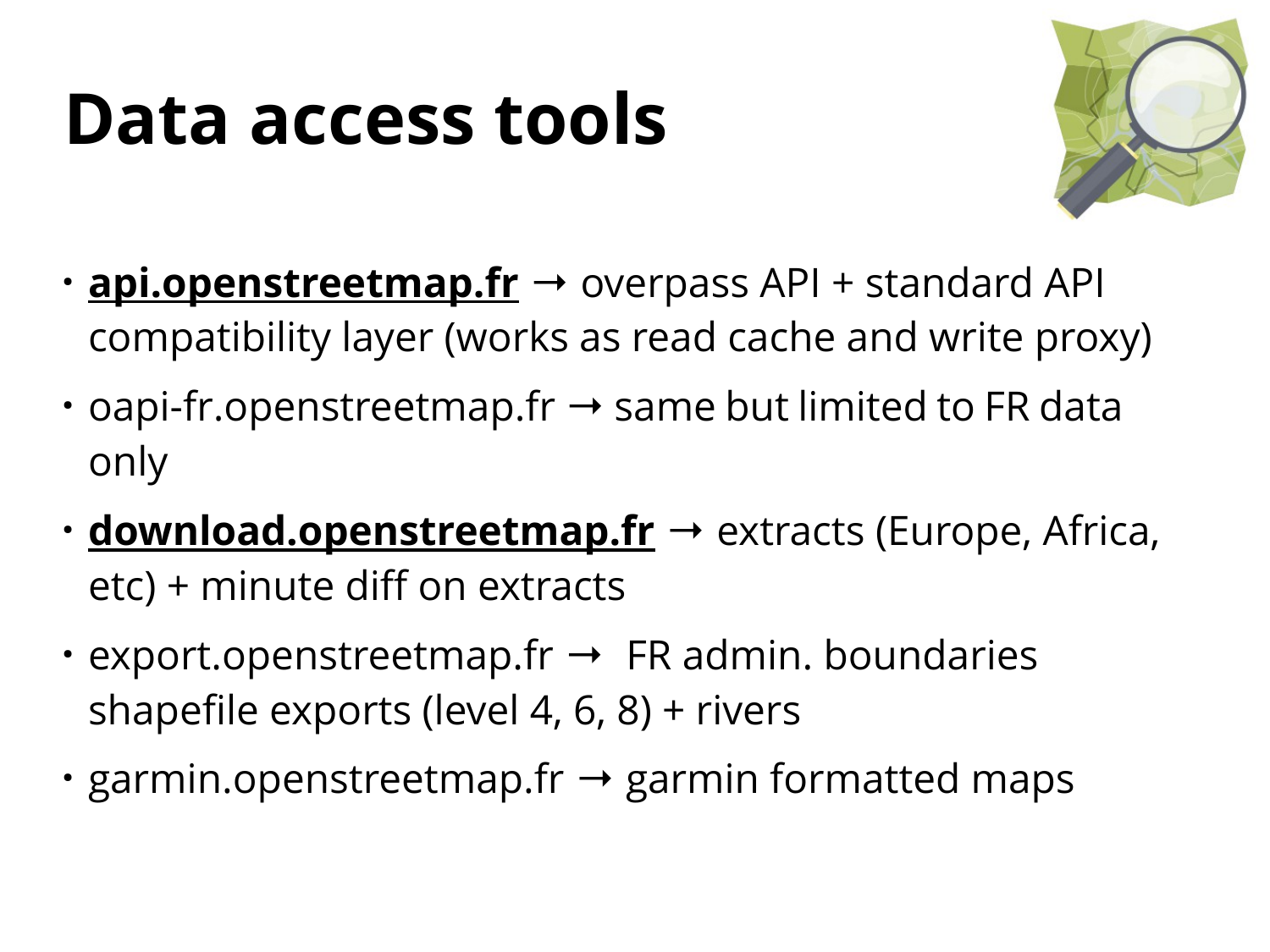### **Misc. tools**



- wms.openstreetmap.fr  $\rightarrow$  TMS server for several opendata aerial imageries, or crisis mapping (hosting for HOT)
- $\cdot$  nomino.openstreetmap.fr  $\rightarrow$  web GUI to help adding translated names based on wikipedia data
- **rawedit.openstreetmap.f**r → plain XML/text editor
- **polygons.openstreetmap.f**r → generates relation geometries in WKT, GeoJSON, poly or image format
- $\cdot$  cadastre.openstreetmap.fr  $\rightarrow$  extract vector data (buildings and addresses) from cadastre.gouv.fr web site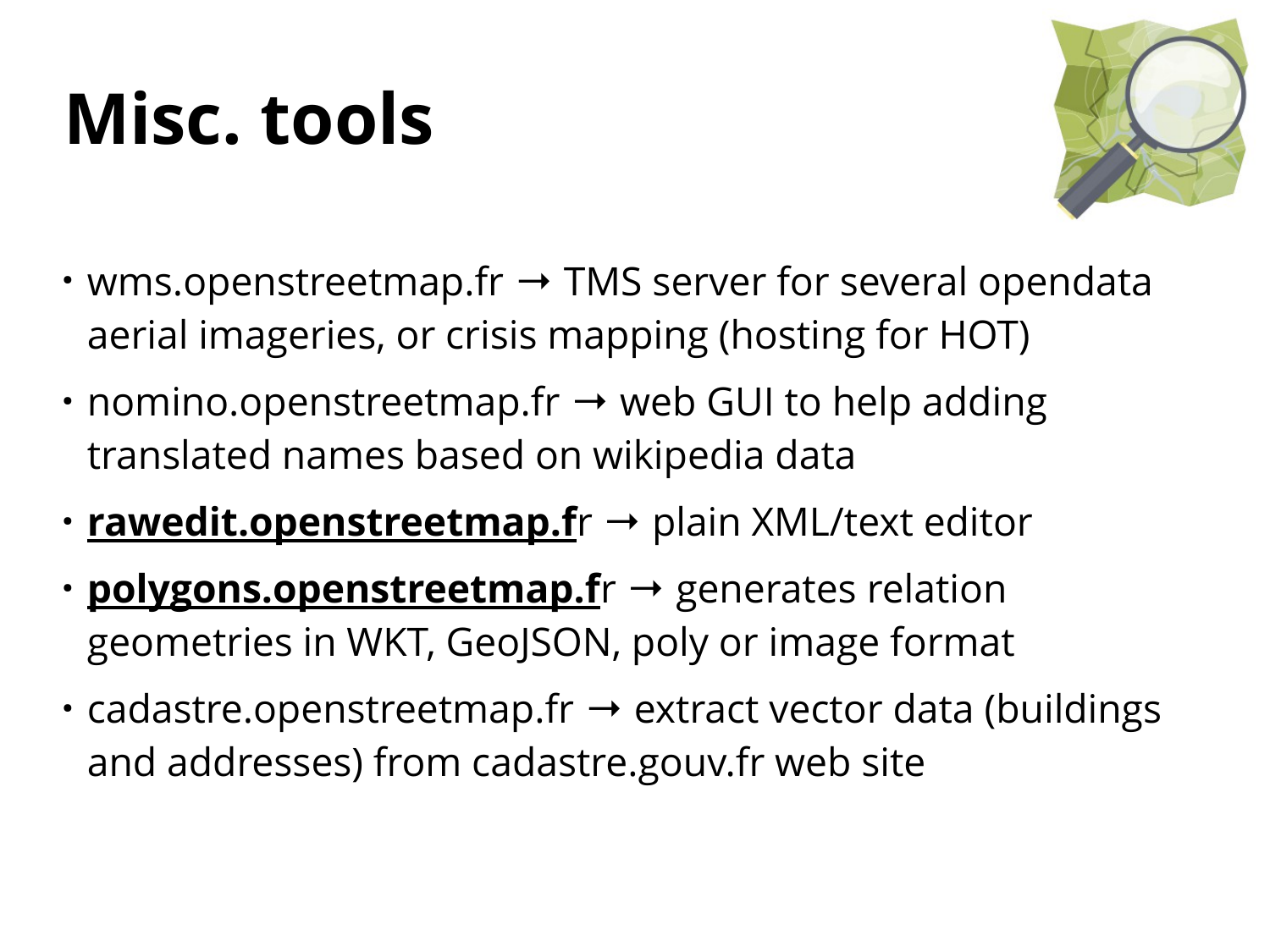#### **Map users tools**



- **t ile .o p e n s t re e tm a p .f r**
	- $-$  O SM «FR» rendering  $\rightarrow$  m odified versio carto css stylesheet
	- $-$  HOT rendering  $\rightarrow$  designed for humani
- **u m a p .o p e n s t r e e t m a p n far** s h u p s !

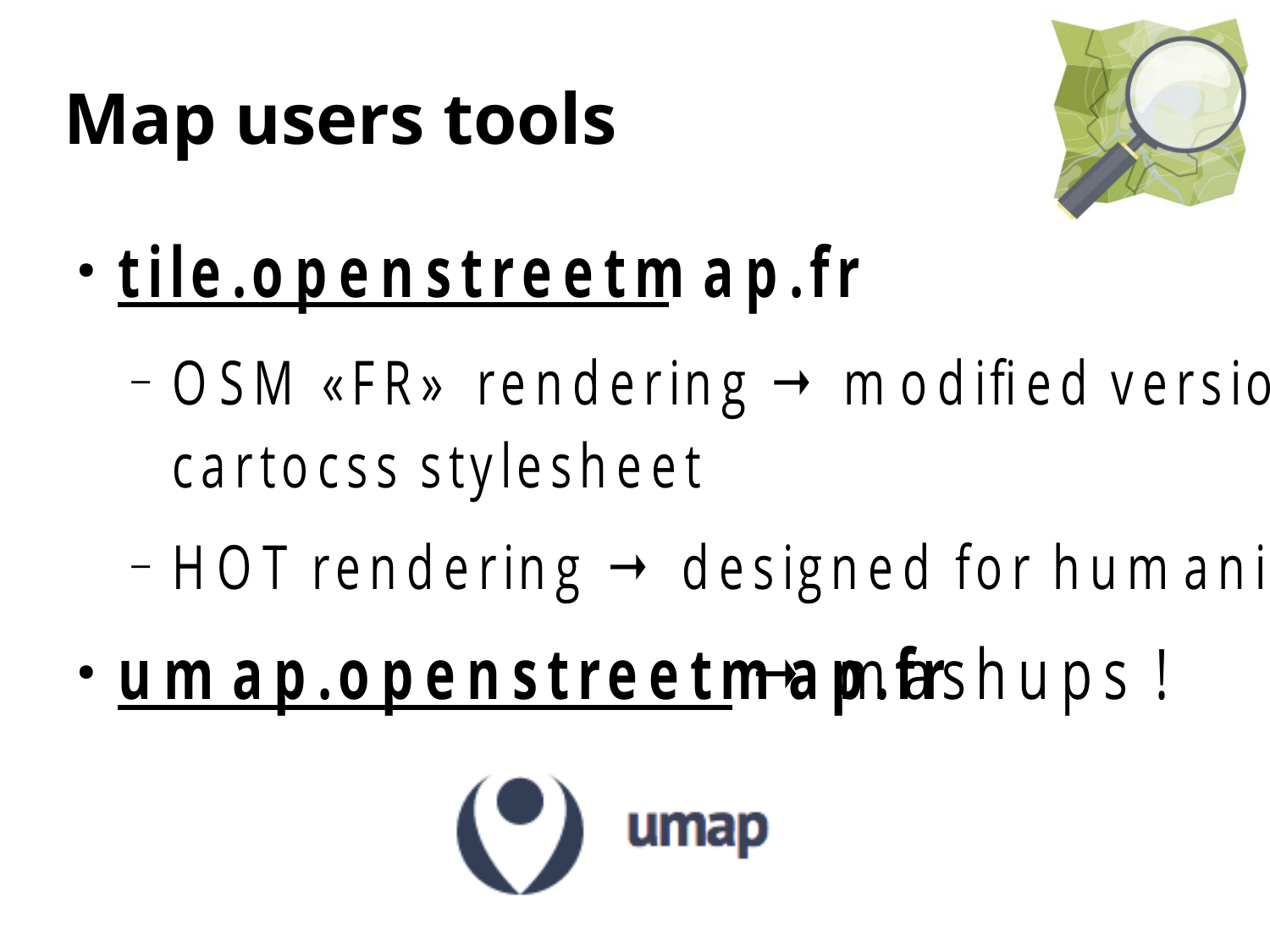#### **uMap : create / share**



• Select a basemap

 $\rightarrow$  Currently 13 basemap layers

• Add your content

 $\rightarrow$  points, lines, polygons + text

• Share

 $\rightarrow$  embed + short link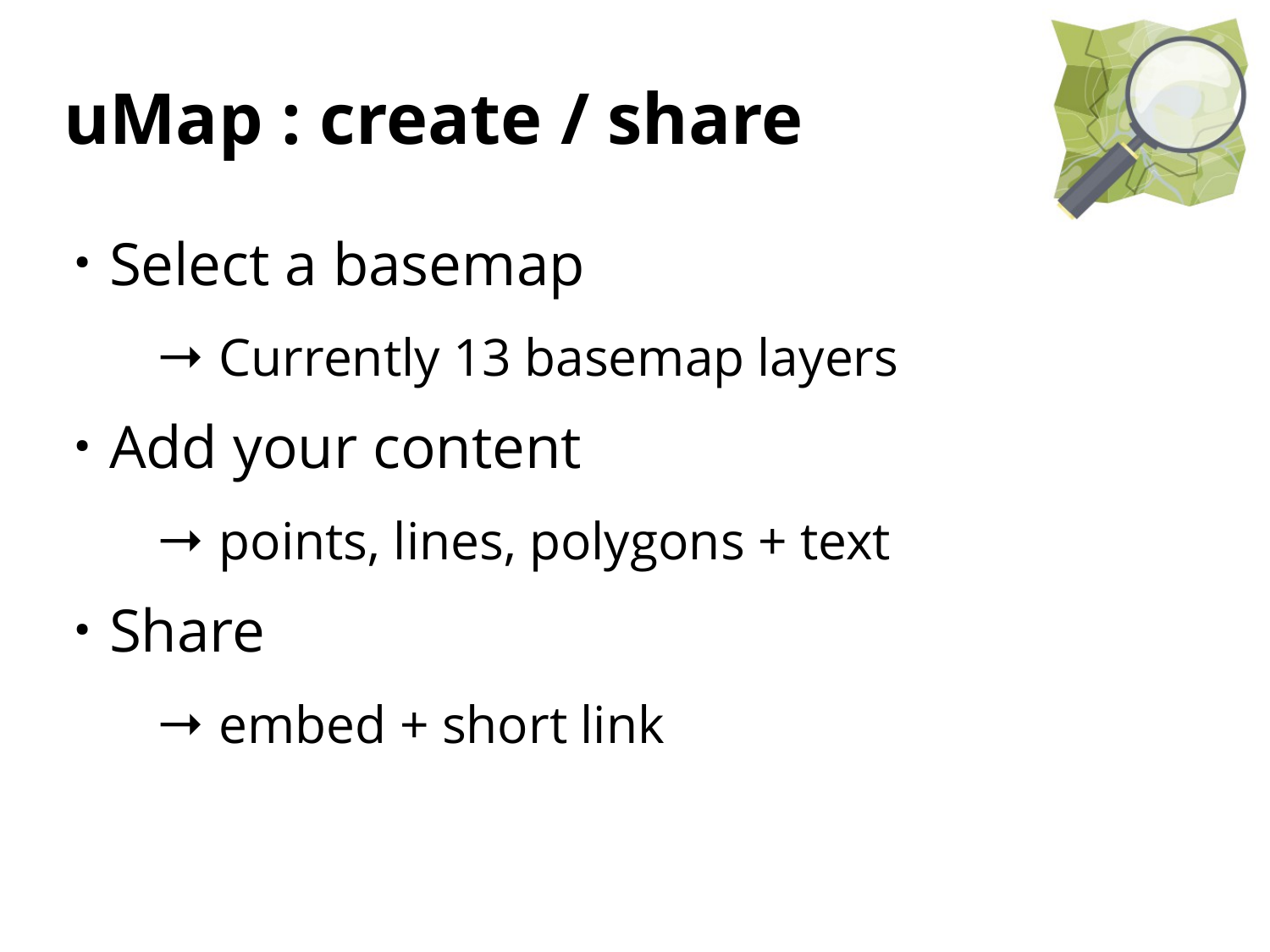

#### **Examples / demo**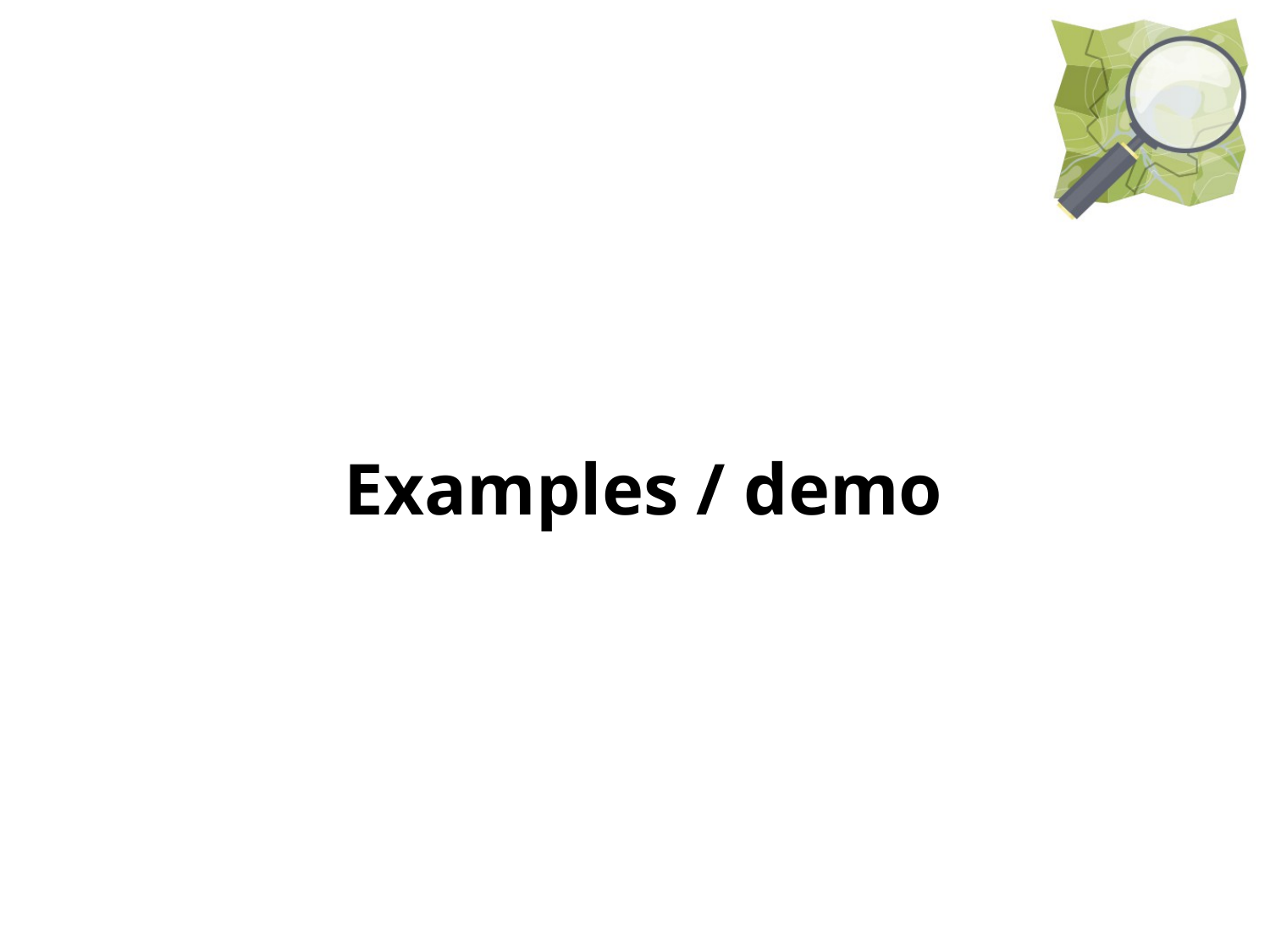## **Heavy use by medias**



- $\cdot$  TV channels
	- BFM TV (business channel)
- Radios
	- France Info (news channel), France Bleu (local radios), Europe1, etc
- Newspapers
	- National newspapers : Libération, Le Monde, Le Figaro
	- Local ones too...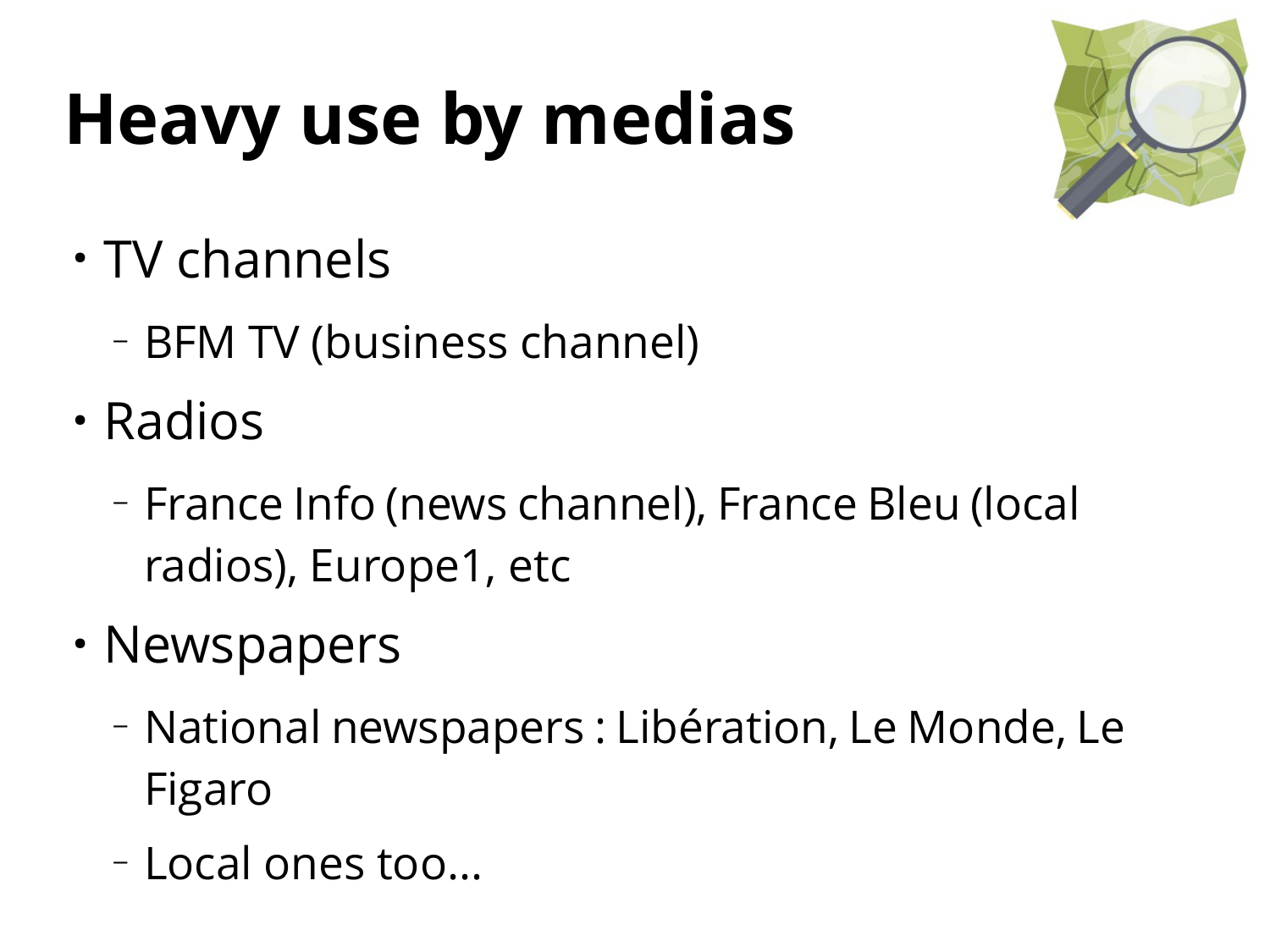### **Under the uMap hood...**



- 10000+ m a p s created/hosted
- Leaflet based (+ plugins)
- P y th o n / d ja n g o b a s e d c o d e
- Source code on h t t p s ://b it b u c k e t . o r g / y o h a n b o n if a c  $\epsilon$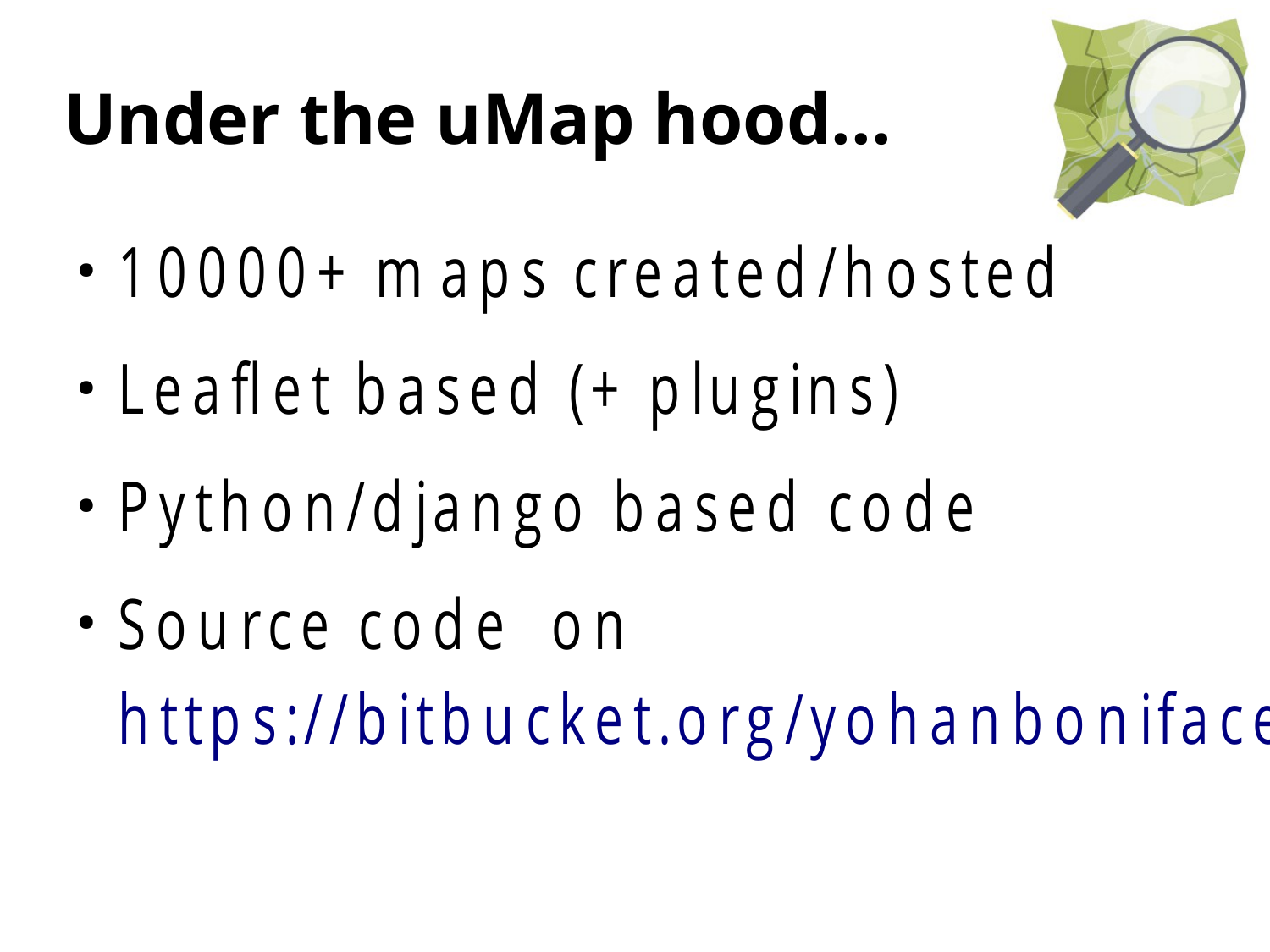#### **Infrastructure / Team**



- 12 servers (all donated) « FR:Servers » on osm wiki
- 7 hosting locations (all donated)
- VM easily setup for new projects (openvz)
- Shared databases (different schemas)
- Sysadmin team of half-dozen guys
- A dozen of developpers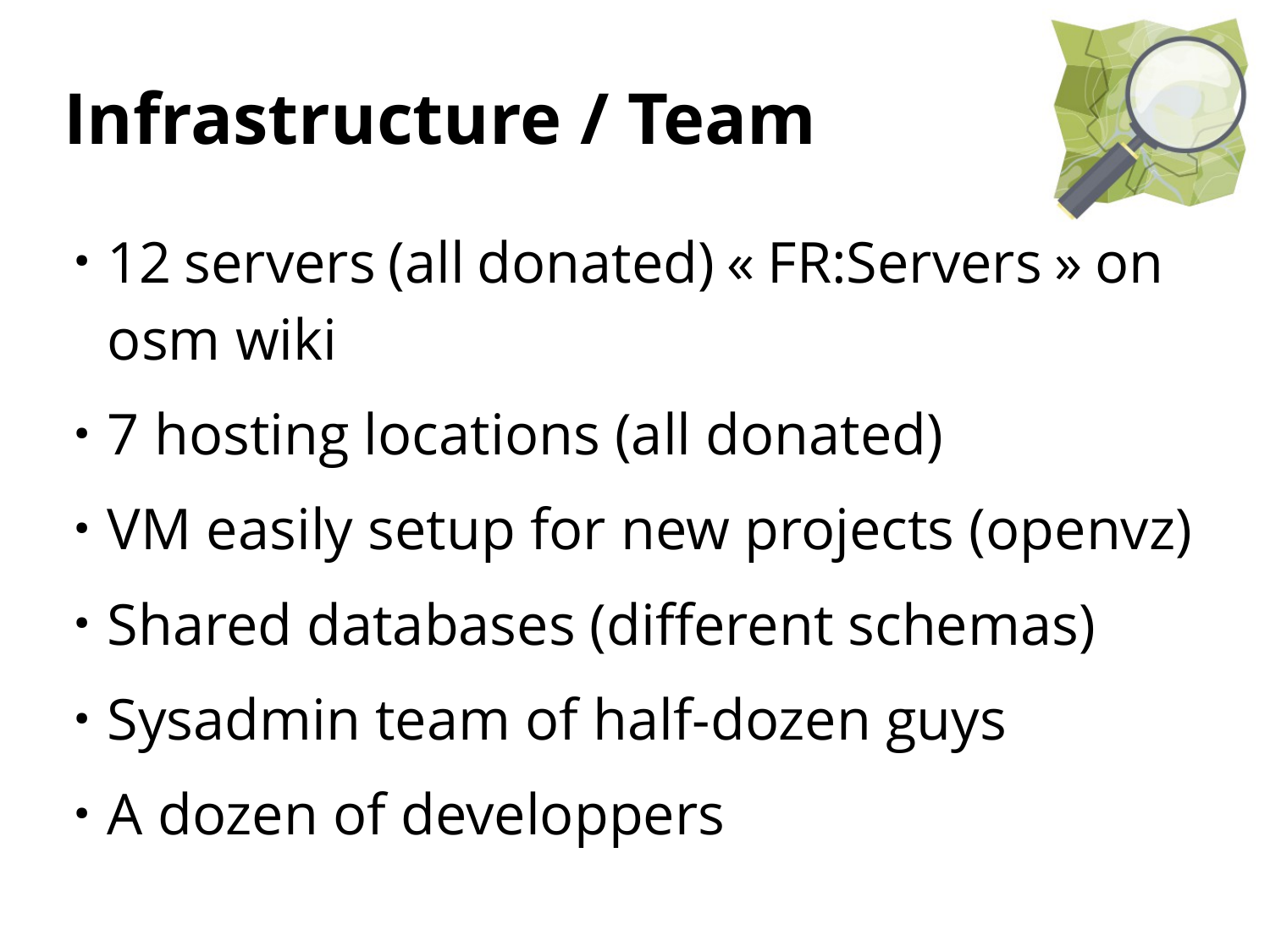

#### **Infrastructure / Team**